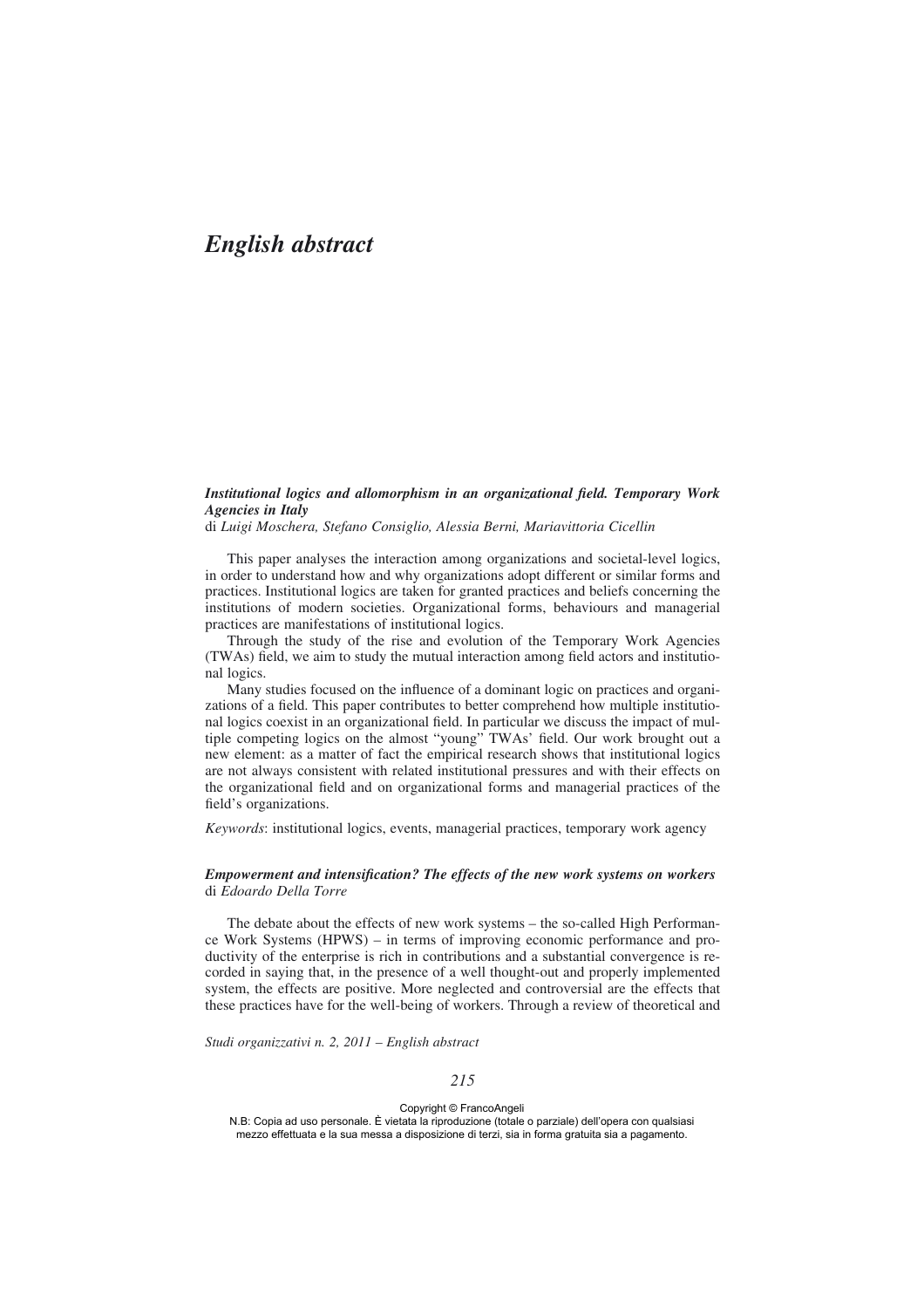empirical literature on the topic, this paper analyses the traditional opposition between supporters of the "empowerment view" and supporters of the "intensification view". The former consider the HPWS such as win-win solutions for enterprises and workers, while the latter believe that the HPWS are a managerial expedient that aims to intensify the pace of work and the efforts required to workers. The results show that both positions are sustainable and attach to internal tensions related to HPWS (i.e. control/discretion, responsibility/stress, etc.) the uncertainty of the results found from the literature. This interpretation finds in the intermediate "sceptical view" the more careful position to adopt and suggests to pay greater attention to the measurement adopted to analyze these relationships and to the characteristics of the employees and of the context in which HPWS are introduced. Finally, some directions for the development of future researches in this area are drawn.

*Keywords*: empowerment, work intensification, well-being, job statisfaction, job stress, control, discretion, high performance work systems, human resource management.

# *Knowledge workers and network - based ambivalence*

di *Emiliana Armano*

The aim of this paper is to summarizes the findings of a qualitative research on subjectivity of knowledge workers with reference to the main organizational studies. The analysis takes as its main methodological references Bourdieu's "Practical Reason" and the Italian tradition of social enquiry and co-research and is based on interviews with knowledge workers who make of knowledge creation, development and transmission their own strengths, with particular reference to jobs in the field of the new media and information technologies in Turin.

The substantive categories of the narratives revolve around the informal nature of relations what has proved crucial for an understanding of the modus operandi and the organizational implications. There is a sort of compulsive, lively and coactive sociality, in which the norm is to be in the network. Knowledge work often informally connects people and objectives in a porosity of fluid roles among various projects. Being in the network, an informal area of temporary roles with temporary rights and duties, seems be the tipical condition. Elevated informality, self-exploitation, but also immedesimation. The jobs are insecure but with substantial motivational and emotional rewards, and lower pay is accepted even when great commitment is demanded.

It is a type of working condition which, with its characteristics, would appear nowadays as typical in an upper level of work, that of knowledge working, as were long-term relationships, high salaries, proceduralisation, repetitiveness of tasks and alienation in the type of work prevalent in the large enterprise in the Fordist phase.

*Keywords*: knowledge work, network, risk society, postfordism, subjectivity

# *The institutionalization of new organizational forms: from organizations to actionnets*

di *Francesco Miele*

In the last years, organizational studies have developed a growing interest about institutionalization processes of new organizational forms, in order to understand the

Copyright © FrancoAngeli

N.B: Copia ad uso personale. È vietata la riproduzione (totale o parziale) dell'opera con qualsiasi mezzo effettuata e la sua messa a disposizione di terzi, sia in forma gratuita sia a pagamento.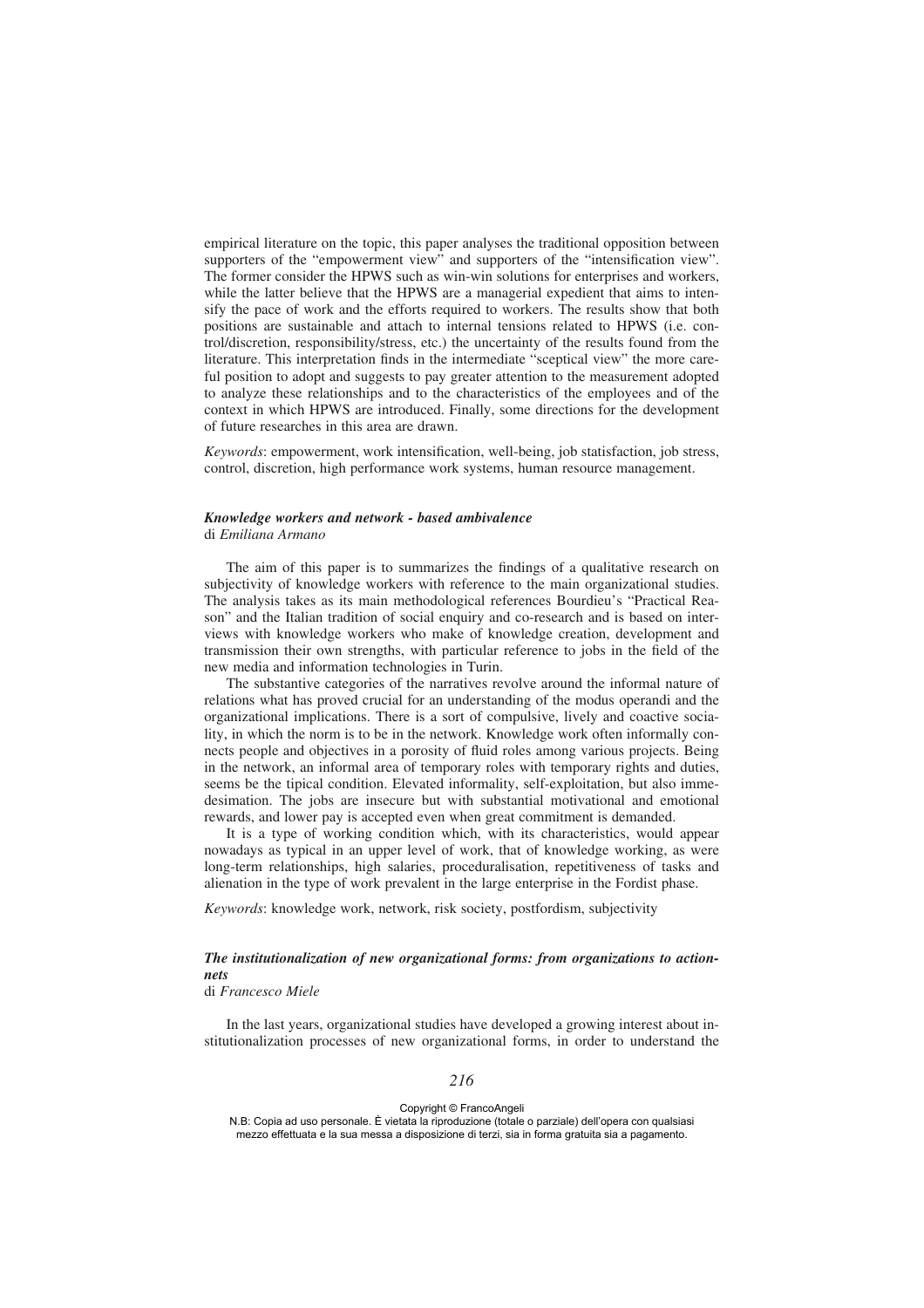ways trough which innovative organizations, inter-organizational networks or organizing processes become stable and legitimized. The aim of this paper is to underline the potentialities of the action-nets approach (Czarniawska, 2004) in the study of institutionalization processes of innovative organizing forms. Firstly, the article focuses on the concept of action-nets, reporting two studies (Odds, 2005; Czarniawska, 2009) which have reconstructed the institutionalization processes of the same organizational form: The London School of Economics. Secondly, it underlines the innovations brought by action-nets approach in front of new institutionalism, the main current of studies that has contributed to understand the institutionalization's dynamics of new organizational forms. Finally, it concerns the development perspectives of action-nets, suggesting some useful directions to refine the theoretical and conceptual tools of this approach.

*Keywords*: action-nets, institutional theory, institutionalization, new organizational forms.

## *Regeneration and innovation of organizations as a national policy issue di Federico Butera*

The economic crisis in Italy, as in Europe, affects heavily private companies and Public Administrations. In a few cases, however, organizations displayed an admirable capability of coping, due to innovation in design and management.

An Italian Way of Doing industry is emerging.

The paper advocates a new stream of policy oriented researches about cases and new paradigms Italian production system and Public Administration made in cooperation among institutions, universities, companies, associations: the basis for a new industrial policy.

Collaborative projects of innovation and change management in specific companies and administrations should be fostered and supported, by developing best cases, new paradigms and communities of innovators.

Innovation and changes in the organization may have a relevant impact upon macro dimensions of economy. Our society of organizations requires to all of them an improved capacity for coping dramatic changes. On the other hand, new forms of organizations may have a decisive impact on productivity and regulation. New products and services, new processes and a new model of consumption are part of a destructive creation that should be managed.

The proposal is to cope the crisis by raising a strong scientific, cultural, professional movement oriented to invent a regenerate organization in private and public sector. Criteria drawn by our recent research are suggested.

An agenda includes research and actions and the following areas of design and development: networks of territories and enterprises opened to the international market; integral enterprises as a basis of the Italian Way of Doing Industry; Public Administrations doing more with less; high reliability organizations; sustainable organizations; organization for social defence; new model of consumption; enterprises web 2.0.; broad professions.

*Keywords*: organizational innovation, change management, organizational capabilities, new model of organization, broad profession

Copyright © FrancoAngeli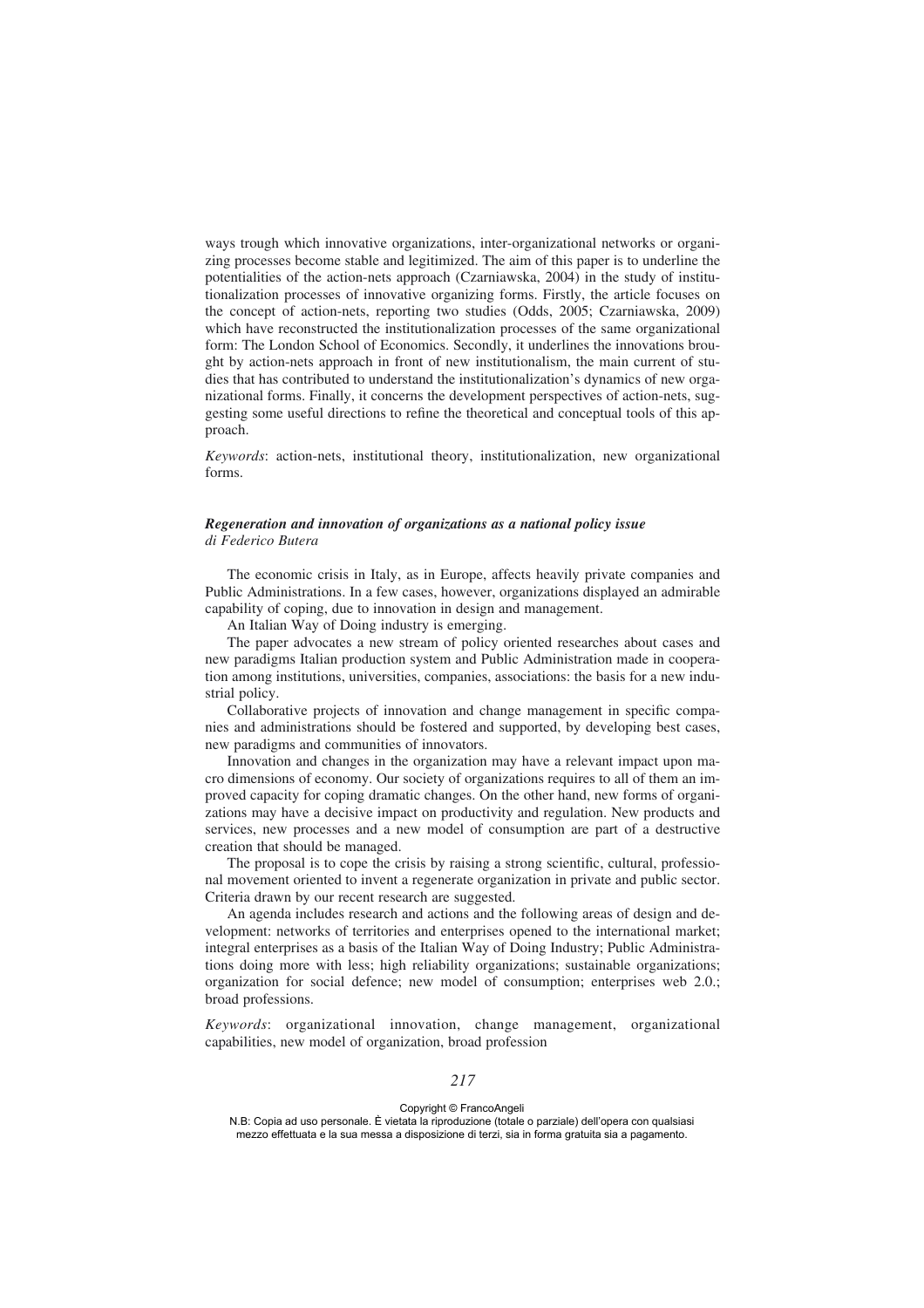#### *Policy report of research, innovation and training system in northern Italy* di *Paolo Perulli*

The paper analyzes the supply of research and innovation of Northern Italy in the context of European standards. Weaknesses are the average small size of firms and the incremental innovation of SMEs; strenghts are the ability to create networks of cooperation among firms in R&D and the good integration among firms, the urban creative class and Universities.

Research and innovation have been developed mostly through incubators, science parks, technology centers distributed in many Northern Italy cities and regions. Their structures are largely disconnected and a lack of integration among different research clusters emerges. The next European Union 'Horizon 2020' framework programmes for R§D ask for a great capacity of Nations to build cooperation and integration among their R§D and innovation structures, as well as to develop cross-countries and transborder strategies and joint initiatives. Italy is lagging behind: only the creation of a Research and Innovation Field integrated at Northern Italy's scale and scope will make Italian Universities and research structures able to compete at European level.

*Keywords*: industrial organization, research and innovation policies, Northern Italy.

### *Steve Jobs' lesson: an Italian view*

di *Giorgio De Michelis*

In this paper we discuss the lesson that the legacy of Steve Jobs as an entrepreneur leaves to us, with a particular attention to what we, in Italy, can learn from it.

Three are the issues we take into consideration: innovation, organization and sustainability. With respect to the first of them, we compare the way Apple has created its innovative products with the innovation done by other companies like Google and Facebook, to argue that Jobs was practicing at a very high quality level interaction design. With respect to organization, we stress that Jobs has paid great attention to the creation of durable company and we suggest a parallel between him and Adriano Olivetti. Finally, we show that sustainability has been considered as important, but after the quality of products.

We conclude the paper with two provoking claims: first, we claim that Apple can be considered as a representative of the Italian Way of Doing Industry; second, we suggest a new perspective to create innovative applications of ICT, beyond Apple, called *situated computing*.

*Keywords*: innovation, management, organization, sustainability, interaction design, Steve Jobs, Apple.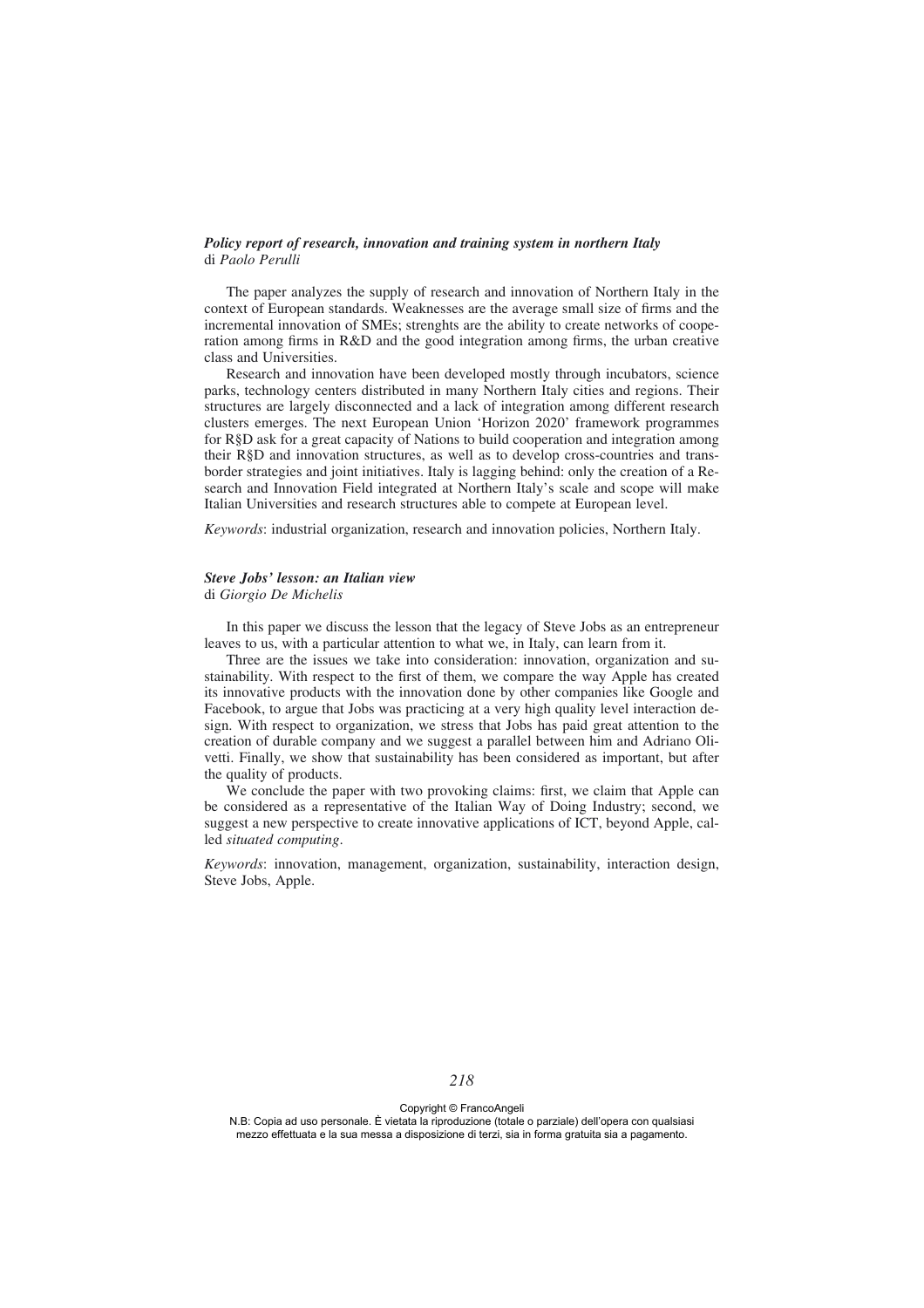# *Notizie sugli autori*

*Emiliana Armano* è dottore di ricerca in Sociologia economica. Partecipa alle attività di ricerca del Dipartimento Studi del Lavoro e del Welfare dell'Università degli studi di Milano. I suoi interessi riguardano i nuovi diritti nella società dell'informazione, i modelli di welfare state, la flessibilità e la precarietà nel mondo del lavoro. Ha collaborato con Romano Alquati e Sergio Bologna. Ha pubblicato diversi saggi in Italia e in Germania sui temi della soggettività e del lavoro. Recentemente ha pubblicato il volume "Precarietà e innovazione nel postfordismo. Una ricerca qualitativa sui lavoratori della conoscenza a Torino" con Odoya editore, Bologna.

E-mail: emi\_armano@yahoo.it

*Alessia Berni* ha conseguito il titolo di dottore di ricerca in Organizzazione, tecnologia e sviluppo delle risorse umane presso l'Università degli studi del Molise. Tra i suoi interessi di ricerca rientrano i temi collegati allo studio delle logiche istituzionali in campi organizzativi appartenenti a diversi settori. Da diversi anni partecipa a ricerche sul tema della flessibilità e delle Agenzie per il Lavoro.

E-mail: alessia.berni@uniparthenope.it

*Federico Butera* è professore ordinario di Sociologia dell'organizzazione, fondatore del Corso di Laurea Scienze dell'organizzazione – Università di Milano Bicocca e, prima, titolare per 15 anni della stessa cattedra all'Università di Roma "La Sapienza". È stato Visiting Scholar alla Sloan School of Management del MIT. È fondatore e presidente di Irso (Istituto di Ricerca Intervento sui Sistemi Organizzativi) dal 1974, oggi trasformato in Fondazione Irso. È direttore di Studi Organizzativi. Ha diretto vasti cantieri di progettazione e cambiamento organizzativo in imprese private e Pubbliche Amministrazioni. E-mail: federico.butera@irso.it

*Studi organizzativi n. 2, 2011 – Notizie sugli autori*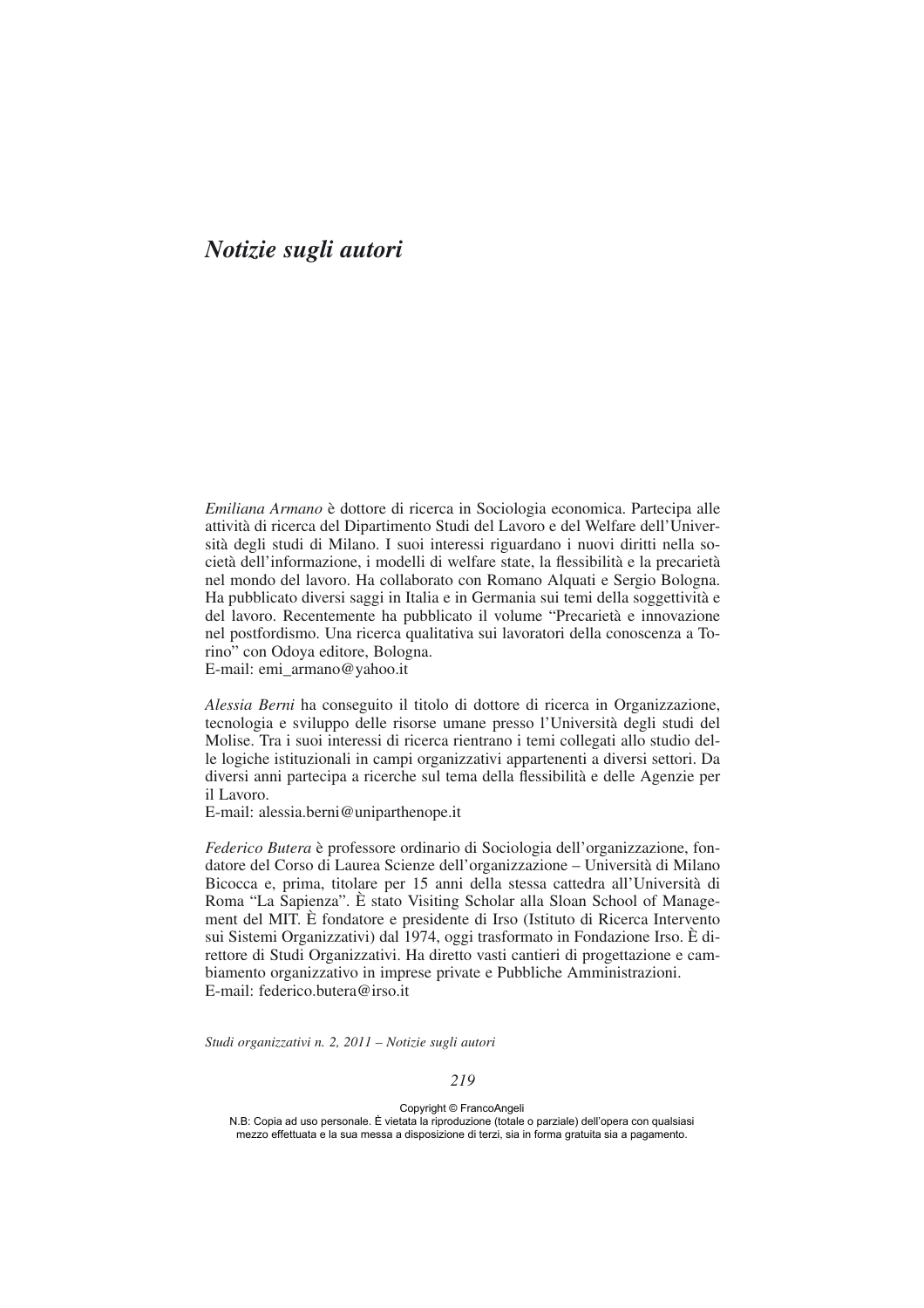*Mariavittoria Cicellin* ha conseguito il titolo di dottore di ricerca presso l'Università di Napoli Federico II. Tra le sue principali aree di impegno scientifico rientrano i temi collegati al Neoistituzionalismo e alla nascita di nuovi campi organizzativi. Ha partecipato a diverse ricerche sul tema della flessibilità del lavoro e della gestione dei lavoratori in somministrazione in diversi settori. E-mail: mariavittoria.cicellin@unina.it

*Stefano Consiglio* è professore ordinario presso la Facoltà di Lettere e Filosofia dell'Università di Napoli Federico II dove insegna Organizzazione aziendale. Tra le sue principali aree di impegno scientifico rientrano il tema della flessibilità del lavoro. È autore insieme a Luigi Moschera di numerosi lavori sul tema della flessibilità del lavoro e da oltre 10 anni segue con diverse ricerche la crescita e i cambiamenti del comparto italiano delle Agenzie per il Lavoro. E-mail: stefano.consiglio@unina.it

*Giorgio De Michelis* è professore di Tecnologie per l'organizzazione e Interaction Design all'Università di Milano – Bicocca, dove ha diretto il Dipartimento di Informatica, Sistemistica e Comunicazione dal 2002 al 2007. La sua attività di ricerca riguarda: i modelli dei sistemi distribuiti, il workgroup computing, i community systems, il knowledge management e l'interaction design. Su questi temi ha pubblicato su riviste a volumi collettivi oltre centoquaranta articoli scientifici, prevalentemente in lingua inglese e quattro libri in italiano. È vice-presidente della Fondazione IRSO.

Nel 2008 ha fondato ITSME, una start-up che ha l'obiettivo di progettare e realizzare un sistema operativo per workstation di nuova concezione basato su Linux.

E-mail: gdemich@disco.unimib.it

*Edoardo Della Torre* è ricercatore presso la Facoltà di Economia dell'Università degli studi di Bergamo. I suoi attuali interessi di ricerca comprendono le nuove forme di organizzazione del lavoro e le relazioni tra pratiche di gestione delle risorse umane, sistemi di relazioni industriali e performance organizzative.

E-mail: edoardo.dellatorre@unibg.it

*Francesco Miele* è dottorando di Sociologia e Ricerca Sociale, indirizzo Information System and Organizations, presso l'Università degli studi di Trento. Attualmente i suoi interessi di ricerca riguardano le forme organizzative innovative e, in particolare, le imprese ad alto contenuto tecnologico e i servizi innovativi all'infanzia e alla famiglia.

E-mail: francesco.miele@soc.unitn.it

*Luigi Moschera* è professore ordinario di Organizzazione Aziendale presso il Dipartimento di Studi Aziendali e il Centro di Ricerca Interdipartimentale in Sviluppo Economico e Istituzioni dell'Università degli studi di Napoli Parthe